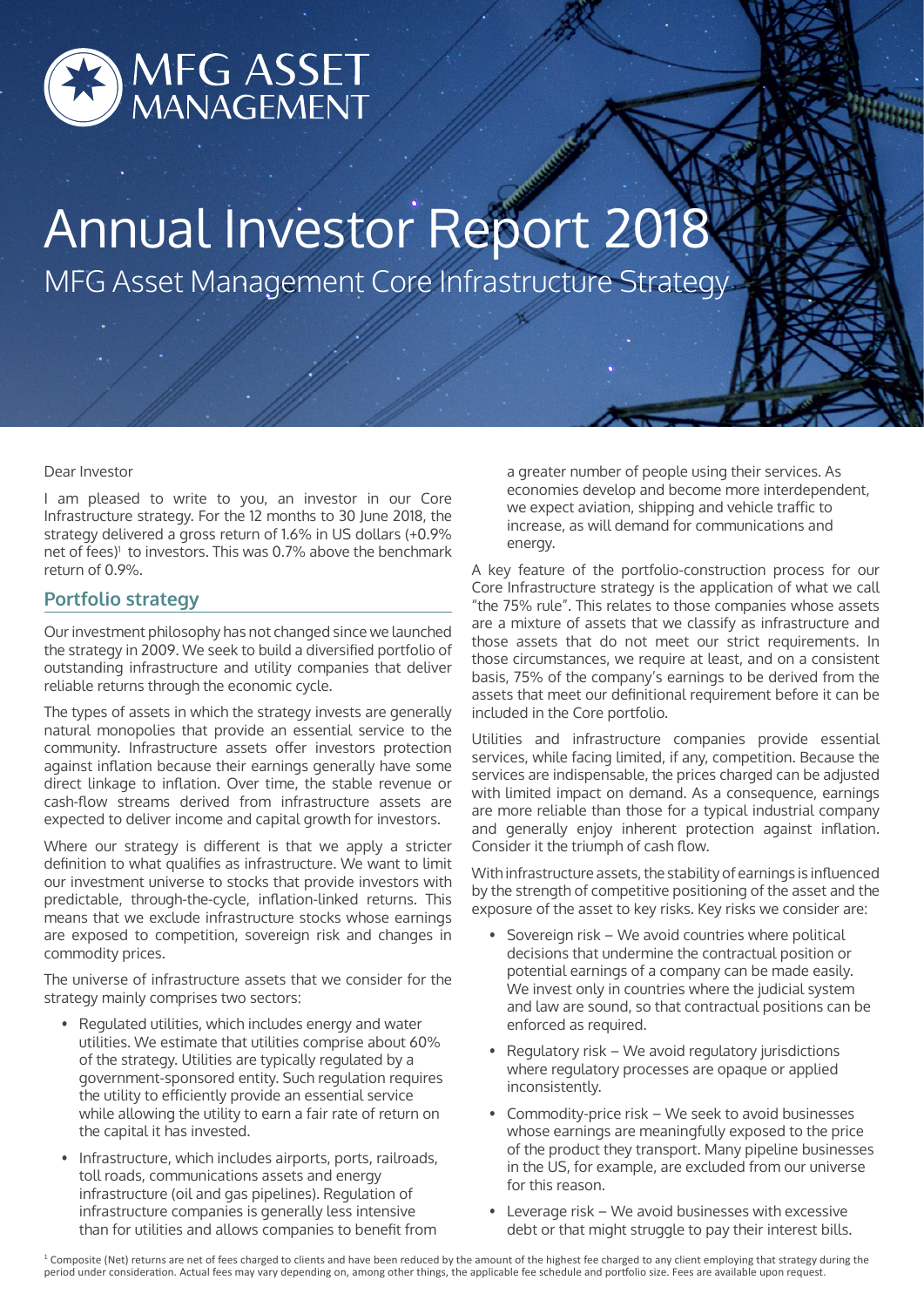# **Portfolio review 2017-2018**

2

At 30 June 2018, the strategy consisted of 85 investments compared with 87 investments a year earlier. Over the past 12 months, four stocks were added to the strategy and six were removed.

The four stocks added were as follows.

- REN of Portugal was added after the credit rating of Portugal was upgraded by several credit rating houses to investment grade. We have long considered REN's assets as attractive but had waited for confirmation of the improving macro environment.
- North American utility company Evergy was added following the merger of Westar Energy and Great Plains Energy. (Both companies were previously included in the strategy.)
- Canadian Utilities was added after confirmation that the assets and ownership structure had the requisite risk profile for inclusion.
- John Laing Infrastructure Fund was added following a review of the earnings composition of the business.

The six stocks removed were as follows.

- Abertis Infraestructuras was removed following a share tender offer from German contractor Hochtief.
- Great Plains Energy and Westar Energy were removed after the companies were combined into the newly formed Evergy discussed above.
- OHL Mexico was removed after a share tender offer saw its free-float drop below acceptable levels.
- Two European satellite operators, Eutelsat and SES, were removed due to concerns about their ability to deliver the reliable returns we expect from our investments. Our infrastructure definition requires that a limited share of a company's earnings be subject to competition. The earnings of satellite companies have historically been dominated by their satellite TV businesses where the satellite company broadcasts the TV signal for TV operators. When we initially invested in the satellite companies, we were attracted to the stable and predictable cash flows generated by the satellite TV business as demand for paid TV has historically been highly resilient to the economic cycle and is subject to limited competition between operators. However, the competitive dynamics in the non-TV part of the operators' businesses has been higher than anticipated. It is our assessment that, because of the advancement of communications technology, a material component of the earnings of the satellite companies is subject to competition and, therefore, the companies no longer met our definition of infrastructure.

By the end of the period, the strategy held the following regional and geographic exposures.

**Sector exposure – 30 June 2018**



## **Geographic exposure – 30 June 2018**



#### **Investment performance**

Headwinds encountered over the past 12 months meant that returns for the period were below what we would consider a reasonable return from the strategy. None of these factors alters our longer-term expectations for the strategy's ability to deliver a 5% real return to investors.

Over the period, a general market rotation away from lowrisk utilities hampered investment performance. The primary cause of this was that the gradual tightening of monetary conditions led to an increase in bond yields and the market values of regulated utilities are often perceived to be sensitive to movements in interest rates. Because of this, eight of the bottom 10 performers in the strategy were utilities (and the bottom five were from this category). In aggregate, the utility holdings of the strategy were minor detractors from performance.

UK utilities were again in the bottom quartile of stocks in the strategy due to not only the theme discussed above, but also, impending updates to regulated determinations and the threat of nationalisation. The process to determine regulated earnings for the UK water utilities will shortly heat up when OFWAT, the UK water regulator, issues a draft determination in early 2019 for the five years to 2026. It is expected that the allowed earnings for the utilities will decline compared with recent history due to the low level of prevailing interest rates.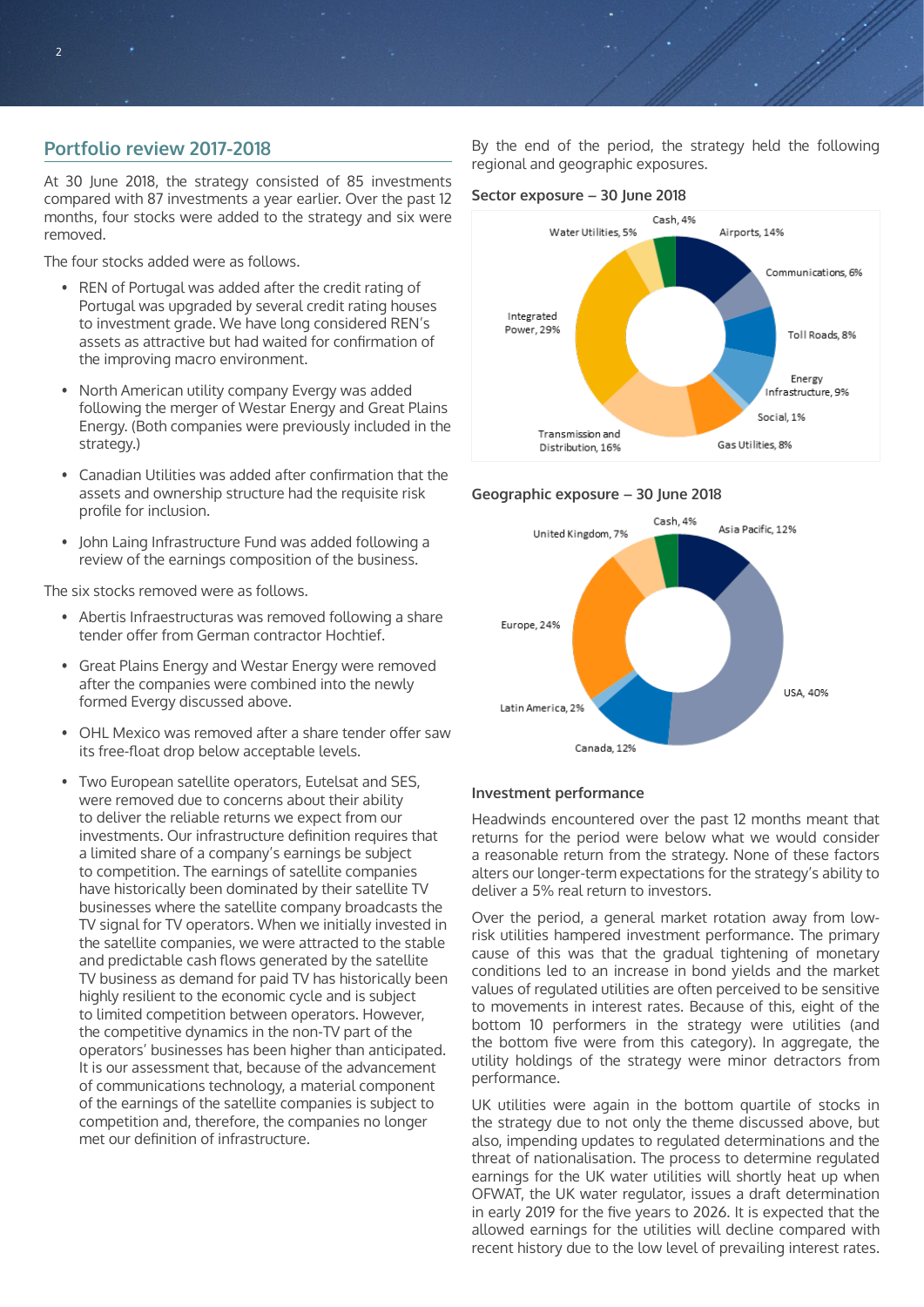

In addition to the uncertainties associated with the regulatory cycle, the Labour opposition party in the UK has stated that, if elected, it would nationalise key utilities at a price the Labour party considered appropriate rather than a price considered appropriate by investment convention or precedent. Both issues led to concerns about the reliability of future earnings to be derived from the UK regulated energy and water utilities.

#### **Key contributors**

The strategy's top-performing stocks for the year to June 2018 were mixed between infrastructure and utility stocks. However, interestingly, several of the best-performing companies over the period were those that could be described as having some potential or actual corporate interest. The major contributors were:

- Airport company ADP (formerly Aéroports de Paris), which benefitted from a combination of steady passenger growth and news that the French government is readying to sell its 50.6% stake in the airport operator. It is believed that there are a number of companies and unlisted infrastructure funds that would be keen to acquire the interest of the French government in the belief that the operations of this company can be enhanced. Such an outcome could result in either a takeover offer to remaining shareholders or an improvement in underlying financial performance from which existing shareholders would benefit.
- Getlink (formerly known as Eurotunnel), which recorded steady traffic growth and healthy financial performance. However, the stock benefitted from the acquisition by Italian toll road company Atlantia of a 15.5% stake in the company. We note that the rise in Getlink was in spite of the uncertainty surrounding the nature of the UK's impending separation from the EU. Any major disruption to trade between the UK and Europe could affect Getlink's revenue as more than £140 billion of goods pass through the tunnel each year.
- US utility company Avista, which rose after Canada's Hydro One launched a takeover offer for the company.
- Abertis Infraestructuras, which benefitted from a bidding war between German contractor Hochtief and Italian toll-road operator Atlantia that was concluded when the pair teamed up as a part of a restructured transaction.
- Australian pipeline operator APA, which received an unsolicited proposal from the Hong Kong-based CKI consortium.

## **Outlook**

We expect global monetary conditions to become less accommodative in coming years, which means that longterm interest rates are likely to rise. There are two key areas we focus on when we assess what higher interest rates could mean for infrastructure stocks:

- The impact on the businesses We are confident that the businesses that meet our investment-grade infrastructure criteria are well placed to meet our expectations over the medium term even as interest rates rise.
- Impact on valuations and on debt and equity markets An increase in interest rates can be expected to lead to higher debt costs and higher long-term discount rates. The history of financial markets, however, indicates that higher interest rates will increase uncertainty. Stocks that are regarded as 'defensive', including infrastructure and utilities, are often shunned when interest rates rise because investors switch to higher-growth sectors. It is our experience, however, that provided these businesses have solid fundamentals, their stock prices will revert to a longer-term trend that reflects their earnings profiles.

Notwithstanding volatility on equity markets, we expect the underlying earnings of infrastructure and utility companies in our restricted universe to remain reliable and predictable. Ultimately, the value of the companies in our portfolio reflects the future cash flows they are expected to generate and the risks associated with those revenue flows. We believe that investment markets are already pricing in higher, more 'normal' levels of interest rates. This means that if interest rates increase over the medium term, we can expect the impact on asset prices to be somewhat muted because investors have already allowed for some increase in rates.

Even allowing for the resilient nature of the stocks held in the portfolio, we expect to see volatility in equity markets as global interest rates rise. We are confident, however, that any increase in interest rates will have a minimal impact on the financial performance of the stocks in the portfolio.

Overall in terms of our outlook, we believe that infrastructure assets, with their reliable earnings that are protected to a degree from inflation, are an attractive, long-term investment proposition. The predictable nature of their earnings compared with those offered by other asset classes means that infrastructure assets offer diversification benefits. In uncertain times, the reliable financial performance of infrastructure stocks makes them particularly attractive. An investment in listed infrastructure can be expected to reward patient investors.

Yours sincerely

Gerald Stack Portfolio Manager

26 July 2018